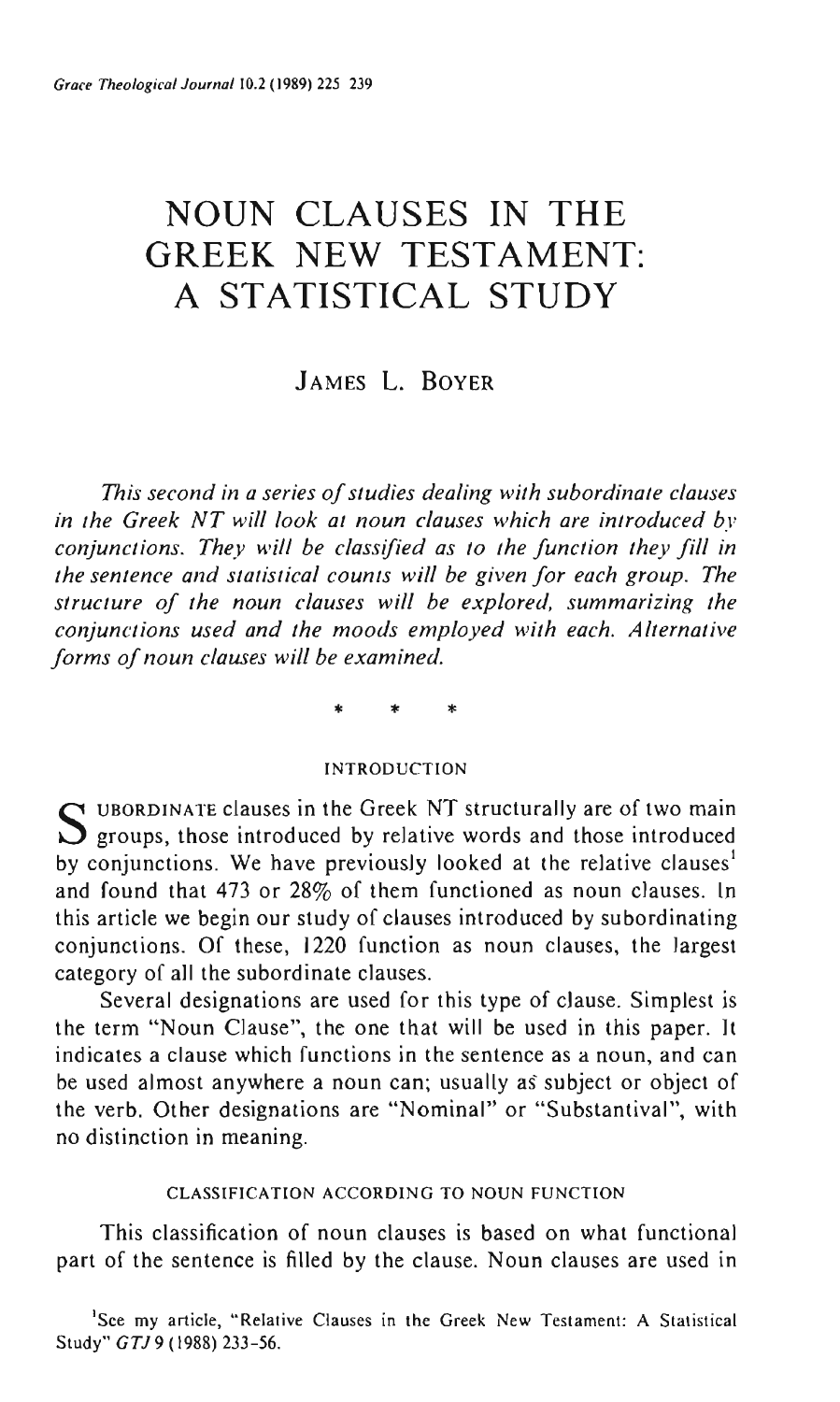three primary ways; they are either subject, or object, or epexegetic, with sub-classifications based on the structure of each. It should be noted that in this matter they conform to a pattern similar to that found in the use of the verbal noun-substitute, the infinitive.<sup>2</sup>

## *Noun Clause as Subject of Sentence*

**In** these sentences the clausal subject always stands after the verb in Greek, as it usually does also in English, except that there is in Greek no equivalent to the English "it" which stands before as a sign of the delayed subject. This English structure is a most natural one to translate these Greek sentences. Example:  $1 \text{ Cor } 4:3$   $\text{d}$ ito)  $\delta \hat{\epsilon}$   $\epsilon \hat{\epsilon}$ ελάγιστόν εστιν, ίνα ύφ' ύμῶν ἀνακριθῶ, "But to me it is a very small thing that I should be examined by you."

# Subject of Copulative Verb, Elui

A relatively small number of these are found. Sometimes the verb is expressed (6 examples), more commonly it is left to be supplied (14 times). **In** two instances' the clause seems to function as subjective complement rather than subject, but it is difficult to tell which is which.

Few as they are, a couple patterns appear. In seven instances<sup>4</sup> the sentence opens with  $\phi$   $\alpha$   $\beta$   $\gamma$  without a verb, and the sense seems to be a dis-avowal of something: "It is not that," **"I** do not mean that," "The situation is not such that."

Another recurring pattern involves the predicate adjective δήλον. with the verb  $\epsilon$ <sup>o</sup> to be supplied. Twice  $\delta \hat{n}$  $\lambda$ ov is expressed,<sup>5</sup> once it is found in the variant readings. <sup>6</sup>**In** another passage, to assume that  $\delta \tilde{\eta}$ λον έστίν should be supplied furnishes, in the judgement of some commentators' and of the present writer, a preferable explanation to a very difficult problem of interpretation.

<sup>2</sup>See my article, "Classification of Infinitives: A Statistical Study"  $GTJ$  6 (1985) 4-6.

'John 4:34; 2 Cor 11:10. Lists of all these classifications, together with much other **coded information, has been placed in a Supplemental Manual of Information. It is**  available to those interested through their local library by interlibrary loan from the Morgan Library, Grace Theological Seminary, 200 Seminary Dr., Winona Lake, IN 46590. Similar manuals are available for the other grammatical studies published in this journal by the same author.

'John 7:22; 2 Cor 1:24; 3:5; Phil 3:12; 4:11,17; 2 Thess 3.9. The NASB in the first and last of these translates "because", elsewhere they use simply, "Not that ... ".

'I Cor 15:27; GaI3:1!.

<sup>6</sup>1 Tim 6:7. Cf. the critical apparatus.

<sup>7</sup>1 John 3:20. Cf. Henry Alford, The Greek Testament (London: Longmans, Green, and Co., 1894) 477-80.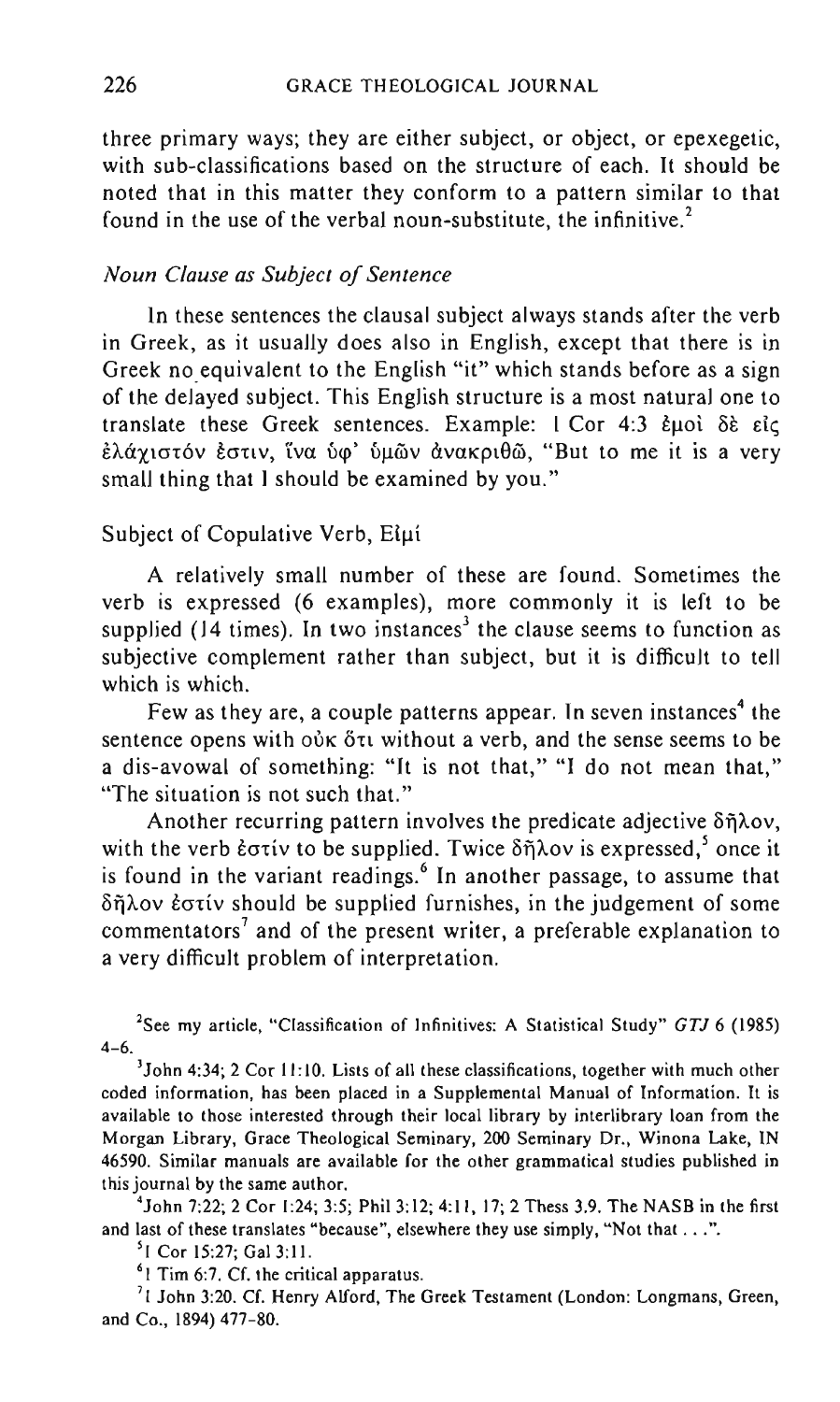#### SUbject of Impersonal Verbs

Only eight instances occur.<sup>8</sup> Example: John 11.50 συμφέρει δμίν ίνα είς άνθρωπος άποθάνη ύπερ του λαού, "it is expedient for you that one man should die for the people."<sup> $9$ </sup> Again, the noun clause takes the place of the impersonal "it" used in English with such verbs, except that it stands after the verb. In five of these the verb is one which elsewhere uses an infinitive subject.

#### Subject of Passive Verbs

There are 37 of these. In every case the clause would be the object of the verb if it were in the active voice, but becomes subject in the passive transform. Interestingly, in 21 instances the clause is a direct or indirect quotation from OT scriptures; 18 of them using  $\gamma$ έγραπται, "it is written that ..." An example not involving the quoting of scripture is Mark 2: Ι: ήκούσθη ὅτι ἐν οἴκω ἐστίν. "It was heard that he was at home."

# *Noun Clause as Object of Verbs*

Again the use of a clause as a substitute for a noun parallels the use of the infinitive, with the same type of verbs and many of the same individual verbs showing both constructions. Our classification of the object clauses will therefore parallel our classification of object infinitives.

## Object of Verbs Taking an Objective Complement

Many verbs are of such a nature that they take another verbal idea to complete their meaning. Such verbs 1 have dealt with at length in another place<sup>10</sup> and will only briefly touch them here. They commonly use an infinitive as complement, but there are 42 examples in the NT where a noun clause serves as complement. Example: 1 Cor 14:1 ζηλούτε δε τα πνευματικα, μάλλον δε ίνα προφητεύητε. "yet desire earnestly spiritual gifts, but especially that you may prophesy."

These verbs include those expressing (1) wish or desire  $(\theta \&\lambda \omega^*)$ has a noun clause complement 8 times with the verb expressed, 3 times where it is understood from the context); (2) an activity to the end that something may or may not be done ( $\beta$ ou $\lambda$ εύω\*, συμβου $\lambda$ ευω\*, συμβούλιον λαβεΐν, συμβούλιον διδόναι 7, ποιέω 7\*, ετοιμάζω  $3$ , άγγαρεύω 2, and βάλλω, διατίθεμαι, τίθημι, ζηλόω\*, ζητέω\*, one

<sup>&#</sup>x27;Matt 5:29, 30; 18:6; Mark 4:38; Luke 10:40; 17:2; John 11:50; 16:7.

<sup>&</sup>lt;sup>9</sup>Unless otherwise stated, NT translations will be given from NASB.

 $^{10}$ See my article, "Infinitives" GTJ 6, 7.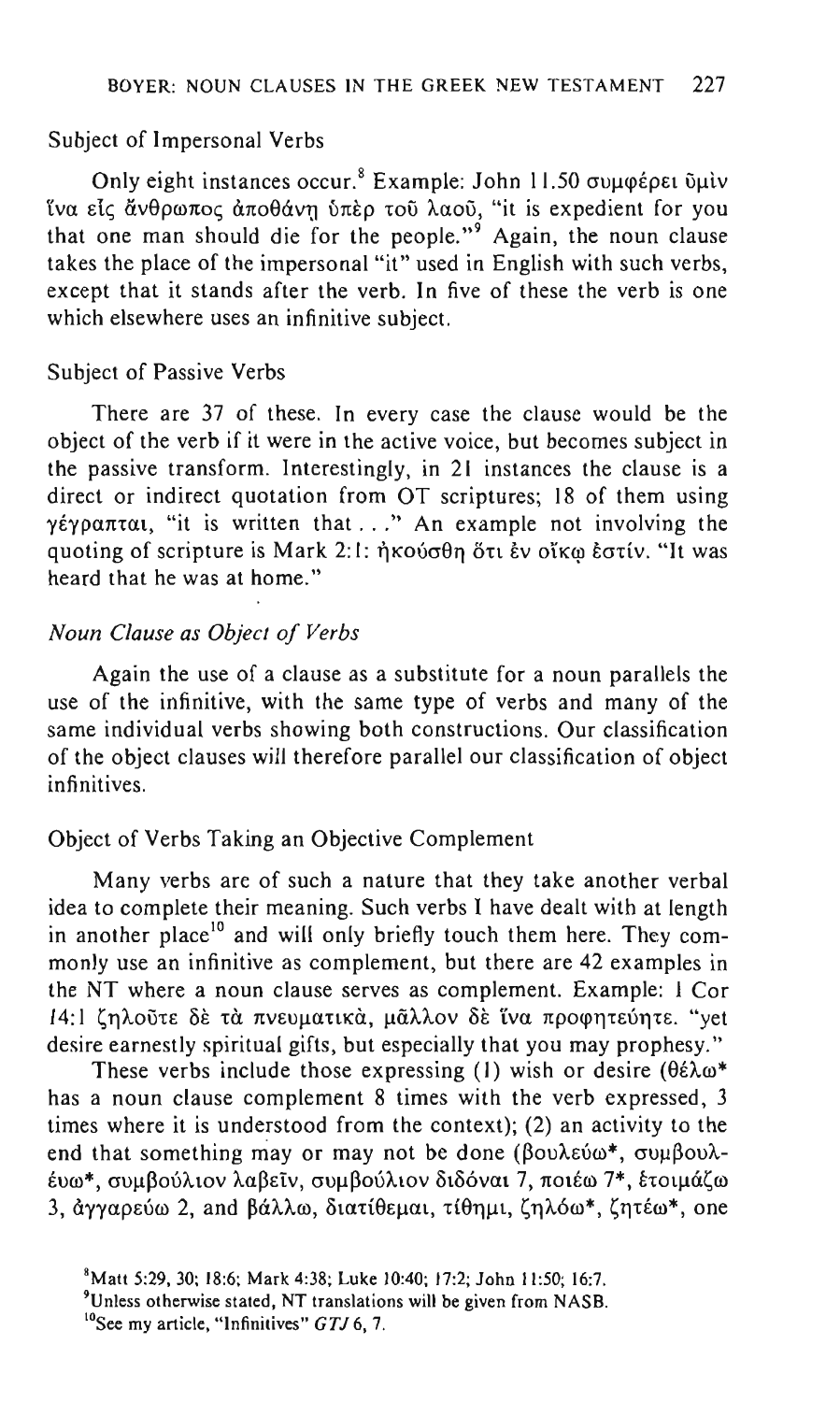each); (3) to permit, allow ( $\alpha\varphi(\eta\mu\mu^*, \delta(\delta\omega\mu\mu)$  one each); (4) ability, sufficiency ( $\phi$ ρκέω, Έχω\*, ευρίσκω, one each); (5) need or obligation  $(\delta \delta \omega \mu^* \text{ one})$ ; and (6) emotion  $(\delta \gamma \alpha \lambda \lambda \mu \omega)$ , one<sup>11</sup>). Those marked with an asterisk (\*) are used elsewhere in the NT with the objective complement supplied by an infinitive. It is significant that the NASB uses an infinitive to translate 22 of these 42 noun clauses in the NT.

# Object in Direct Discourse

Direct discourse usually stands as a complete unit without needing to he introduced by a subordinate conjunction, therefore the majority of them lie outside the scope of this study. However, in the Greek NT there is a tendency to introduce direct discourse by using the same conjunction as is used for indirect,  $\delta \tau$ . This  $\delta \tau$  *recitatuvum* as it is called by grammarians<sup>12</sup> cannot be translated and is the equivalent of our English quotation mark. The category is included to call attention to this phenomenon. There are 171 instances so designated, although there is sometimes ambiguity as to whether such a quote is direct or indirect. An example of this ambiguity is Mark 3:21: Eλεγον γάρ ότι εξέστη "for they were saying, 'He has lost his senses." It could be understood, "they were saying that he had lost his senses."

#### Object in Indirect Discourse

By far the largest category of noun clauses is their use in indirect discourse, 750 instances. The clause stands as object of a verb of mental perception or communication and expresses the content or substance of the thought or of the communication. Again, the classification of this group is patterned after that used with infinitives in indirect discourse.<sup>13</sup>

*Verbs of Recognizing, Knowing, Understanding.* This sub-class alone accounts for almost half (372) of the whole group. Example: I John 5.2 έν τούτω γινώσκομεν őτι άγαπῶμεν τὰ τέκνα τοῦ θεοῦ. "By this we know that we love the children of God."

The verbs involved, with the number of occurrences and in the order of frequency, are:  $\delta \delta \alpha$  156<sup>\*</sup> (+ one where it is to be understood), γινώσκω 60\*, άκούω 3, είδον 28, επιγινώσκω 14, βλέπω 7,  $\epsilon$ πίσταμαι 7, άγνοέω 6, μιμνήσκω 6, μνημονεύω 6\*, θεωρέω 6\*, άναγινώσκω 5, νοέω 3\*, θεάομαι 3, φανερόω 2, καταλαμβάνω 2\*,

<sup>&</sup>lt;sup>11</sup> Perhaps this should be listed under verbs of wishing and desiring, cf. F. Blass and A. Debrunner, *A Greek Grammar of the New Testament and Other Early Christian Literature,* trans. and rev. by Robert Funk (Chicago: Univ. of Chicago, 1961) 199. "Cf. BDF, *Grammar* 205, 246- 47.

**l3See my article "Infinitives"** *GT17- 9.*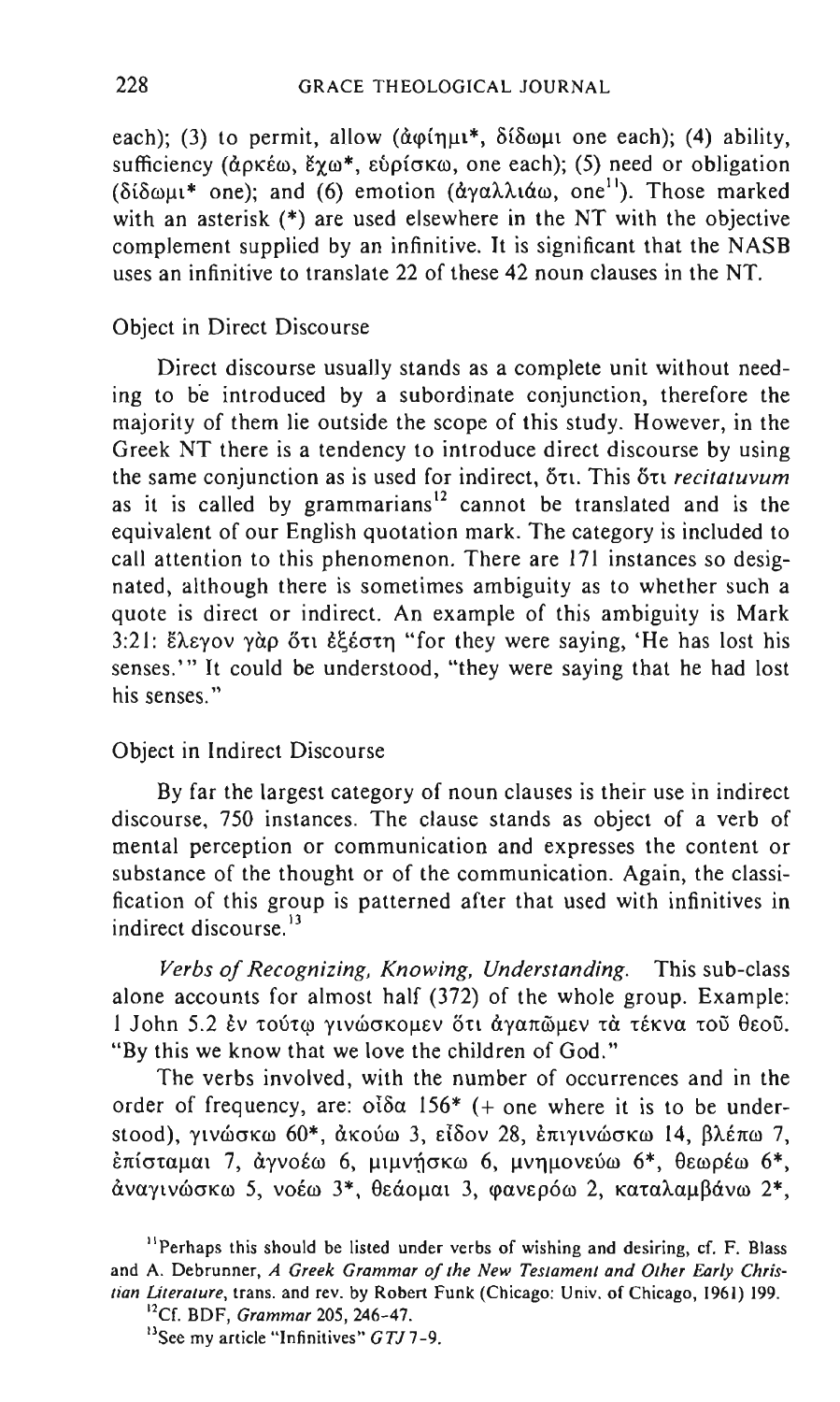and once each επέγω, εξομολογέω, γεύομαι, γνωρίζω, γνῶστον είναι, γράφω, δράω, παραλαμβάνω, προείδον, προγινώσκω, πυνθάνομαι,  $\cos \alpha$   $\sin \alpha$ ,  $\sin \alpha$   $\sin \alpha$ ,  $\sin \alpha$   $\sin \alpha$   $\cos \alpha$ . Those marked with the asterisk (\*) also use the infinitive of indirect discourse, but the noun clause seems to be preferred with this category of verbs.

*Verbs of Thinking, Believing, Feeling. Deciding.* 102 noun clauses belong to this group. Example: Gal 1:6  $\Theta$ avu $\acute{\alpha}$ ζω ὅτι οὕτως 1:UXEffi<; )lE1:u1:i8£cr8£ uno wi) KUAEcruV1:0<; U)li'i<; ... **"I** am amazed that you are so quickly deserting Him who ... "

Verbs using this construction are  $\pi$ 1000000 25\*,  $\delta$ 0KEW 15\* (once where it is to be understood),  $\pi \varepsilon \theta \omega$  12\*,  $\mu \varepsilon \omega \omega \omega$  5,  $\delta \omega \lambda \omega \nu \varepsilon \omega \omega$  4, λογίζουαι 4\*, νομίζω 4\*, θαυμάζω 4, ζητέω 4, έγω 3\*, μιμνήσκω 3, συνίημι 2, and once each, αναλλιάω, αναμιμνήσκω\*, βουλεύω, γαίρω, είπον, έμβλέπω, καταμανθάνω, κατανοέω, κρίνω, μνημονεύω, oΐομαι<sup>\*</sup>, πληροφορέω, συλλαλέω, συμβιβάζω, συντίθεμαι, υπολαμ- $6$ *d*y $\omega$ . The infinitive is common with these verbs.

*Verbs of Hoping, Expecting.* There are only six examples in this category, all involving the same verb,  $\epsilon \lambda \pi i \zeta \omega$ . Example: Luke 24:21 ήμεις δε ήλπίζομεν ότι αυτός έστιν ο μέλλων λυτρούσθαι τον ' $log \alpha n\lambda$ ' "But we were hoping that it was He who was going to redeem Israel." This verb also uses the infinitive.

*Verbs of Indirect Statement.* The three previous classes involved mental activity; the three following involve the communication of that mental activity. The first group expresses a simple statement of the content of that activity; in direct discourse it would be a declarative sentence. Example: John 5:36 ... μαρτυρεί περί εμοῦ ὅτι δ πατήρ με απέσταλκεν. " ... bear witness of Me, that the Father has sent Me." The idiomatic expression used by Jesus,  $\lambda \epsilon \gamma \omega \gamma \alpha \rho$  ύμιν ότι, "for I say to you" and άμην γάρ λέγω υμίν ότι, "truly I say to you" accounts for 32 of the total 164 so classified.

The verbs used are verbs of saying, speaking, reporting, witnessing, etc.; λέγω 58, είπον 24, μαρτυρέω 12, εύγαριστέω 7, άπαγ- $\gamma$ έλλω 6\*, διηγέομαι 5, δμολογέω 5\*, μαρτύρομαι 4\*, προλέγω 4, .<br>γράφω 3, αναγγέλλω 2, αποκρίνομαι 2\*, διδάσκω 2, εμφανίζω 2, εξηγέομαι 2, λαλέω 2, παρατίθημι 2, once each ανασείω, αποδείκvυμι, άρνέομαι, δείκνυμι, διαμαρτύρομαι, εύαγγελίζω, γνωρίζω, Kατηγέω, κηρύσσω, μηνύω, ομνύω\*, προείπον, προφητεύω, συμβι- $\beta \alpha \zeta \omega$ , συμμαρτυρέω. The verb is left to be supplied, the context pointing to  $\varphi$ nui (3 times),  $\varepsilon \bar{u}$  and three times it is uncertain.

*Verbs of Indirect Question.* Of those clauses introduced by conjunctions identified in the GRAMCORD schedule as SN (Subordinating Nominal) I found no example where the indirect quote would have been a question in the direct. However there is another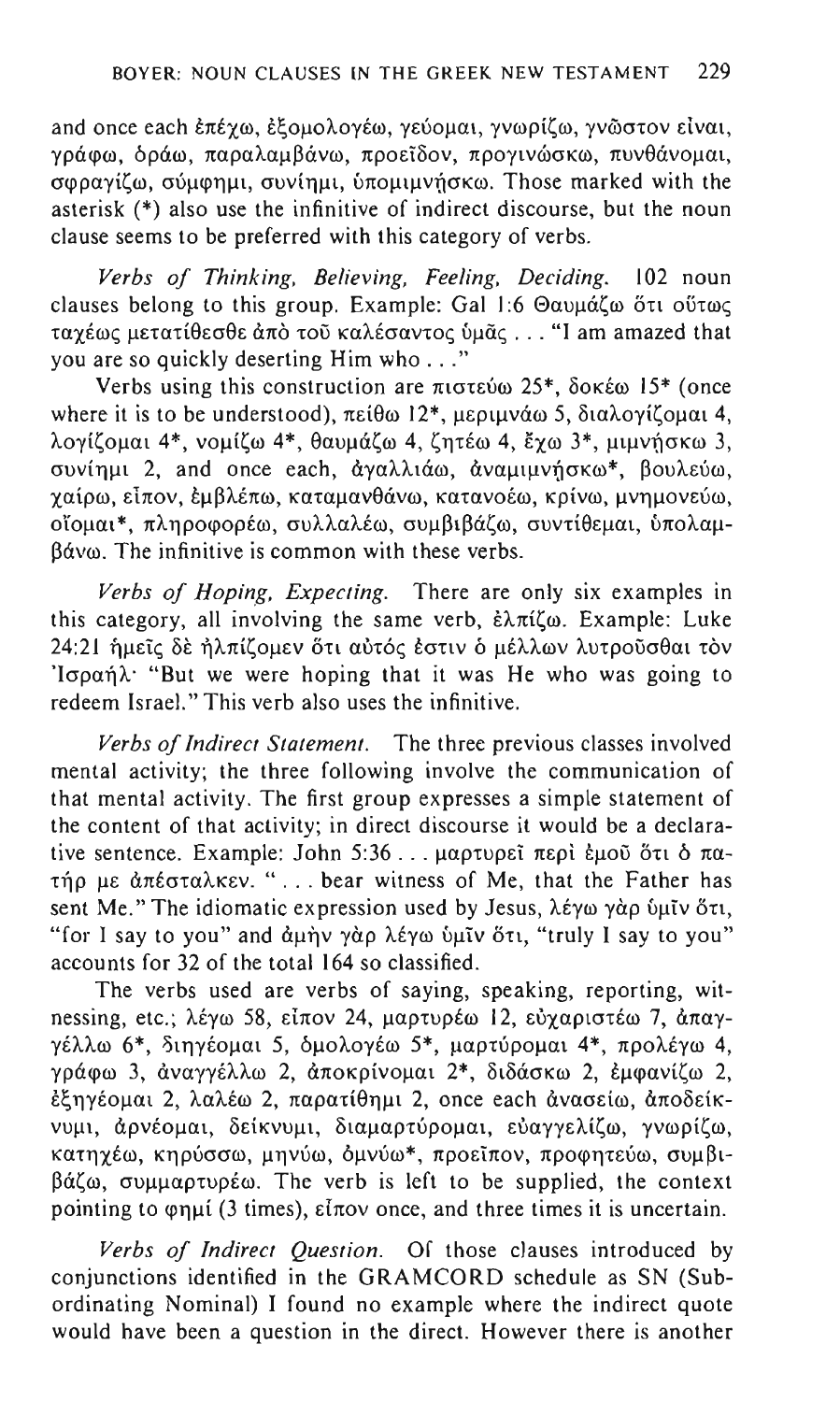group of conjunctions labelled by GRAMCORD as SG (Subordinating Interrogative) which also produce noun clauses. When this group is included there are at least 14 examples of indirect quotations which would have been questions if quoted directly.

Verbs introducing these questions are:  $\epsilon \pi \epsilon \rho \omega \tau \alpha \omega$  5<sup>\*</sup>, and one each δέομαι\*, είπον, έρωτάω\*, λέγω\*, προσδέχομαι, πυνθάνομαι, θαυμάζω.

*Verbs of Indirect Command or Entreaty* In these the noun clause expresses the content of the command or request. In direct discourse they would probably be in the imperative mood. Here they become potential clauses, usually with tva or  $\ddot{o}$  roac and the subjunctive mood. They are appeals to the will. Example of a command: Mark 7:36 διεστείλατο αύτοῖς ῖνα μηδενὶ λέγωσιν "He gave them orders not to tell anyone." Example of an entreaty: John 17:15  $\omega$ K ερωτῶ ἵνα ἄρης αὐτοὺς ἐκ τοῦ κόσμου ἀλλ' ἵνα τηρήσης αὐτοὺς ἐκ τοῦ πονηροῦ. "I do not ask Thee to take them out of the world, but to keep them from the evil one."

Arbitrarily I have divided them into two groups, commands and entreaties. The basis for the division is two-fold: (I) the meaning of the verb used to introduce them; verbs speaking of commanding introduce commands, verbs speaking of asking, pleading, etc., introduce entreaties; (2) where this distinction is not explicit the context is made to decide. Obviously there are instances of uncertainty.

Verbs of commanding followed by noun object clauses are:  $\epsilon \bar{u}$  nov  $6*$ , επιτιμάω 6, διαστέλλω 4, λέγω  $3*$ , βλέπω 3, γράφω 2\*, and one each, άκούω, άπαγγέλλω, διαμαρτύρομαι\*, εντέλλομαι\*, εξορκίζω, KΠρύσσω\*, λαβείν έντολήν, παιδεύω\*, παραγγέλλω, υποδείκνυμι, and two instances where the verb is not expressed; The total is 35.

Verbs of entreaty found with this construction are:  $\pi \alpha \rho \alpha \kappa \alpha \lambda \epsilon \omega$  $20^*$ , έρωτάω 14\*, προσεύχομαι  $10^*$  (+ 3 where it is probably to be supplied), δέομαι 6, κάμπτω τὰ γόνατα 3, αἰτέω 1\*, and another where the word to be supplied is uncertain; total, 57.

## Object of Verbs of Fearing, Apprehension

After some verbs which express fear or warning the cause of the apprehension is expressed by a noun clause. Example: Matt 24:4 βλέπετε μή τις υμάς πλανήση "See to it that no one misleads you." 31 instances are so classified. They involve the verbs,  $\beta \lambda \epsilon \pi \omega$  **II**, φοβέω 10, επισκοπέω 3, όράω 2, σκοπέω 2, προσέχω 1; twice the verb is left to be understood.

# Object of Other Verbs

Three noun clauses involving the verb  $\zeta_{\chi}$  have been grouped simply as direct object of that verb. In each case a simple noun object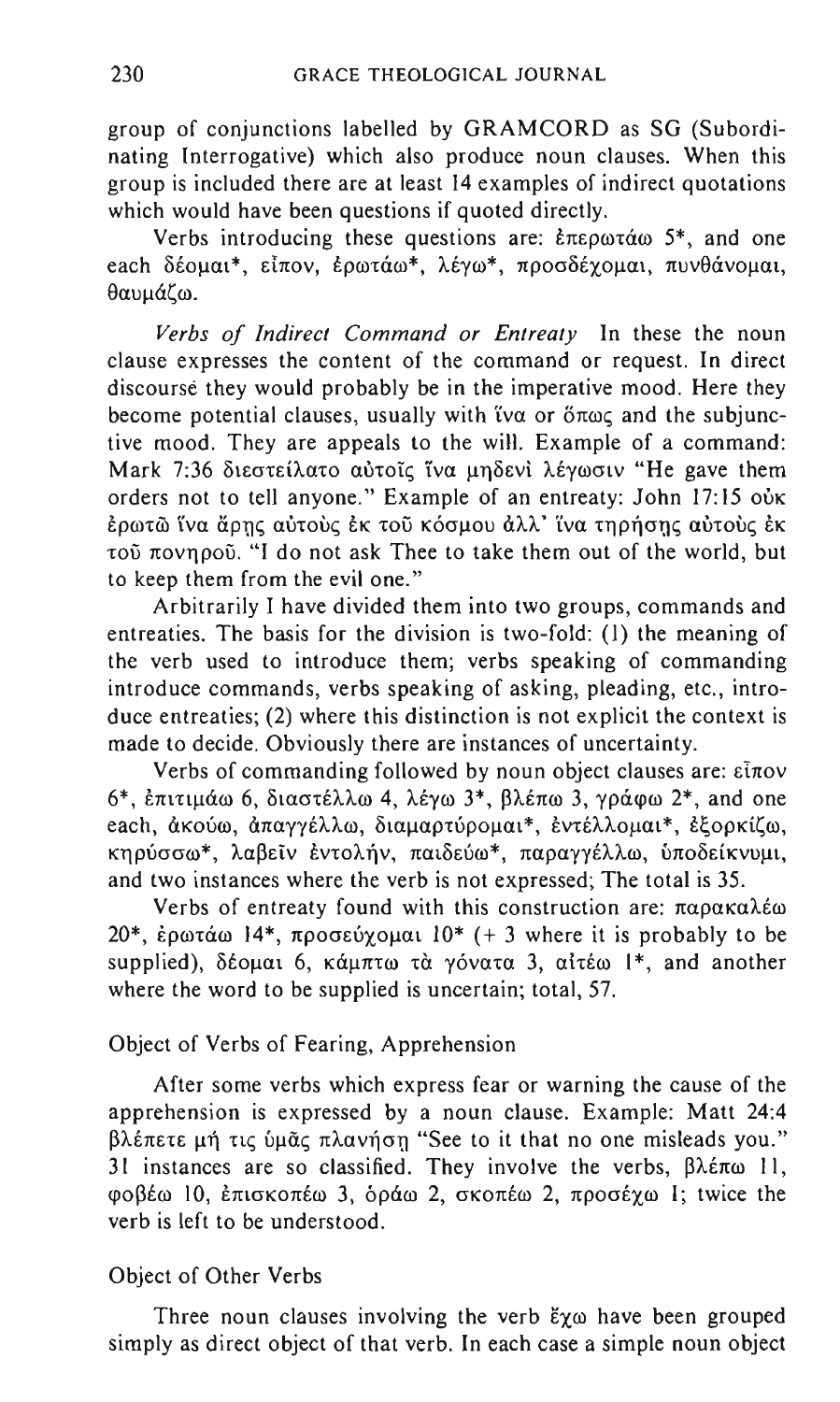could easily be substituted for the noun clause. For example: Luke 9:58 δ δε υίος τοῦ ἀνθρώπου οὐκ ἔχει ποῦ τὴν κεφαλὴν κλίνη. "The Son of Man has nowhere [i.e., no place] to lay His head." This of course sacrifices the dramatic force of the indirect interrogative  $\pi \omega$ . which points to some such meaning as "He does not have a place where an answer can be found to the question, 'Where shall I lay my head?''' The other two are similar (Matt 8:20; Luke 12:17).

# *Noun Clause as Epexegetic of or in Apposition to Another Substantive*

## To a noun

Very often the noun clause stands as an explanation of or in apposition to a noun, 70 instances. Example: Matt 18:14  $o$  6  $\pi\omega$   $\zeta$   $o$   $\kappa$ .<br>Εστιν θέλημα ἔμπροσθεν τοῦ πατρὸς ὑμῶν τοῦ ἐν οὐρανοῖς ἴνα απόληται εν των μικρων τούτων. "Thus it is not the will of your Father who is in heaven that one of these little ones perish." A great variety of nouns (37 by count) have such amplifying clauses. 13 of them also are used with an epexegetic infinitive, and six more are cognate with words which use this infinitive.

## To an adjective

This construction is less common with adjectives, only 10 instances. Example: John 1:27 οὐ οὐκ εἰμὶ ἐγὼ ἄξιος ἵνα λύσω αὐτοῦ τὸν iμάντα τοῦ ὑποδήματος. "the thong of whose sandal I am not worthy to untie." Again four of the ten also use an epexegetic infinitive.

#### To a pronoun

Most frequently the noun clause stands in apposition to a pronoun, usually a demonstrative (59 times), sometimes a relative (9 times) or an interrogative (8 times). But since a pronoun refers back to an antecedent, it follows that the appositional clause also represents the antecedent noun. Thus these clauses in effect have a double identity; in structure they stand in explanation of or in apposition to the pronoun, in function they represent that part of the sentence occupied by the antecedent.

In this secondary sense these clauses function like the various classes of noun clauses already described. Some (18) are explanatory of a noun present in the sentence. Example: John 15:12 AUTI EGTIV  $\eta$ εντολή ή εμή, *ΐνα αγαπ*άτε αλλήλους, "This is My commandment, that you love one another." Sometimes the antecedent of the pronoun is left to be supplied from the context. Example: Luke 1:43  $\pi\acute{o}$ θεν μοι τούτο Ίνα ἔλθη ή μήτηρ τοῦ κυρίου μου πρὸς ἐμέ; "how has it happened to me, that the mother of my Lord should come to me?" (the antecedent of  $\tau$ ouro is left to be supplied-"this event", "this that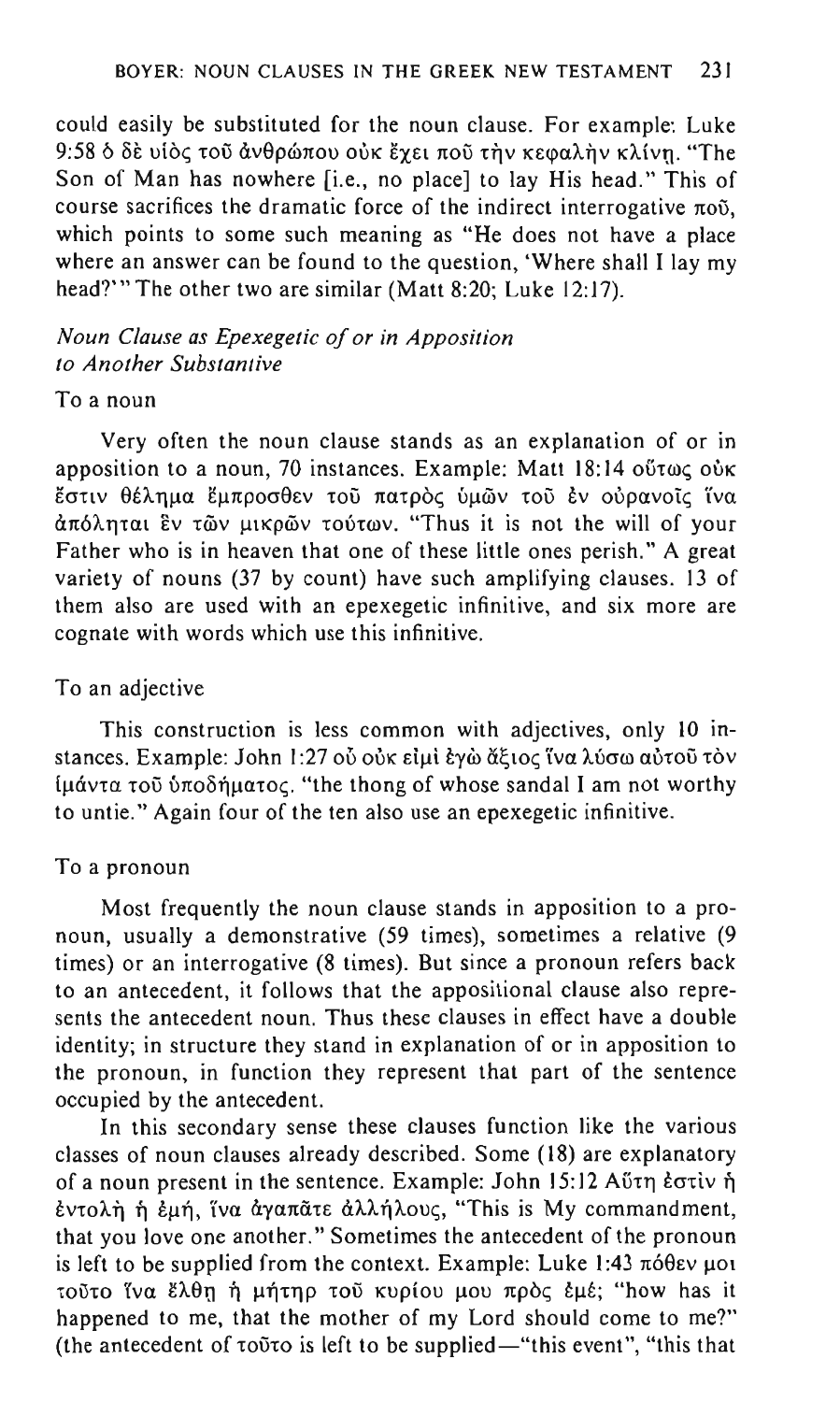is happening"; the noun clause supplies a description of what that event was). In five instances the demonstrative is in a phrase which by context expresses purpose and the noun clause states the content of that purpose. Example: Col 4:8 δν έπεμψα πρὸς ὑμᾶς εἰς αὐτὸ τοῦτο. time για γνώτε τα περί ήμῶν καί ... "For I have sent him to you for this very purpose, that you may know about our circumstances and ... " By these secondary identifications, there are 6 instances where these clauses might be considered also as subject of the copulative verb.

The same verbs which we have already seen may take a noun clause as. object may also use an intervening pronoun, the pronoun being the object and the noun clause in apposition to it explaining its content. Example: Rom 6:6 rouro ylvώσκοντες ότι ο παλαιος ήμων  $\ddot{\alpha}$ νθρωπος συνεσταυρώθη..., "knowing this, that our old self was crucified with Him ... " 29 of them are with verbs taking indirect discourse, and one with a verb of fearing.<sup>14</sup>

Noun clauses in apposition with relative and interrogative pronouns show a similar doubling of the construction. Example: I Cor 11:23 Έγω γαρ παρέλαβον από του κυρίου, ο και παρέδωκα ύμιν, ότι  $\delta$  Kύριος 'Inσοῦς ... "For I received from the Lord that which I also delivered to you, that the Lord Jesus ... " The noun clause is explanatory of the relative clause introduced by  $\ddot{o}$  which is the object of the verb  $\pi\alpha$  $\sigma\epsilon\lambda\alpha\beta$ ov, but it also gives the content of that which was delivered; there are not two objects of the verb, but one. It is described by two statements, the relative clause identifies it and the noun clause gives its contents.

Another recurring pattern is the expression  $\tau$   $\delta \tau$ ;<sup>15</sup> The interrogative pronoun  $\tau$  introduces a question and the noun clause with  $\delta\tau$ states what the question consists of. The expression is much compressed; the antecedent of  $\tau$  must be supplied by the sense of the context, also the verb  $\epsilon$  otiv is probably to be understood. The full statement would probably be "For what reason is it that ... ?" or "Why is it that ... ?" or simply "Why ... ?"

#### CLAUSE STRUCTURE

The conjunctions used in noun clauses and the mood of the verbs appearing in them is considered next. Remember that we are not in this study dealing with all noun clauses, but only those introduced by conjunctions. There are 1220 of these in the NT.

'41n indirect discourse. with verbs of knowing: Matt 24:43; Luke 10:11; 12:39; Rom 6:6; Eph 5:5; I Tim 1:9; 2 Tim 1:15; 3:1; 2 Pet 1:20; I John 3:16,19; with verbs of thinking: Mark 4:41; Luke 10:20 (twice); John 16:19; I Cor 7:26; 2 Cor 5:14; 10:7. II; Phil 1:6; 2 Pet 3:3; 5, 8; with verbs of saying: I Cor 1:12; 15:50; I Thess 4:15; with verbs of commanding and entreaty: John 15:17; Phil 1:9; with verbs of fearing: 2 Cor 8:20.

"Luke 2:49; John 14:22; Acts 5:4, 9; Phil 1:18; Heb 2:6 (twice).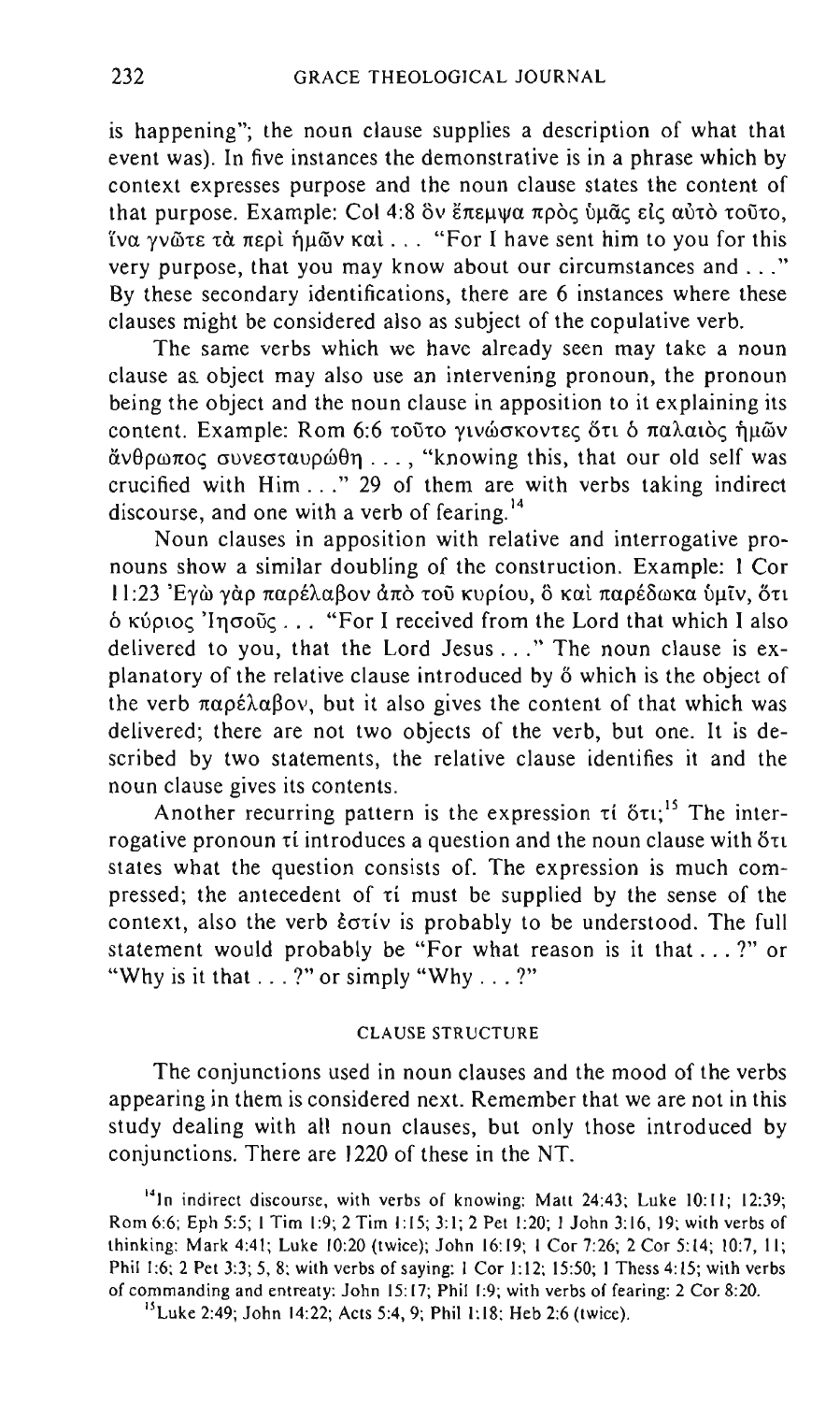#### "On *With Noun Clauses (855)*

The most frequently used conjunction with noun clauses is ort. Such clauses are found as subject, as object, and as epexegetic, and in almost every sub-classification of these outlined in the preceding part of this article.

#### "On Introducing Direct Discourse

This group has been described above. The direct discourse is a subordinate clause within the main sentence. The  $\delta\tau$  actually is not needed and most often is not used. When it is used it serves to introduce a noun clause which consists of the direct discourse. It is different, however, from other ort clauses, in that the ort does not govern the verb of the clause. The direct discourse has its own verb  $relations$  relationships; it can be in any mood, and the  $\delta \tau$  has no effect whatever on it. 20% or 168 of the 855 occurrences of the conjunction  $δτι$  in noun clauses belong here.

# "On with the Indicative Mood

"Ort almost always governs a verb in the indicative mood. Of the remaining 687 places where  $\delta \tau$  introduces a noun clause there are only three exceptions<sup>16</sup> and even these are only apparent exceptions, not real (see next paragraph). There are  $34$  places where the  $6\tau_1$ clause has no verb expressed, it is left to be supplied from the sense or the context. In each instance the verb supplied would be indicative.

## "Oτι with the Subiunctive Mood

There are three instances where the verb is subjunctive in a clause introduced by  $\delta \tau$ .<sup>17</sup> Each of these is an example of the "emphatic negation" construction,  $\omega$  un with the subjunctive,<sup>18</sup> a construction which can stand anywhere an indicative can and is the equivalent of an indicative.

## "Iva *With Noun Clauses (194)*

Second in order of frequency of noun clauses are those introduced by tva. Again they are included in almost all of the classes already discussed, though not as widely as  $\delta\tau$ . When  $\tilde{\tau}$  is found in

<sup>&</sup>lt;sup>16</sup>While this statement is dealing with  $\delta \tau_1$  in noun clauses, it also is true with causal clauses ( $\delta \tau$ **i** = *because*), the subject of a later study.

<sup>&</sup>lt;sup>17</sup>Matt 5:20; John 11:56; 1 Thess 4:15.

**<sup>18</sup>For a discussion of this construction, its meaning and its structure, see my**  article, "The Classification of Subjunctives: A Statistical Study" *GTJ7* (1986) 6.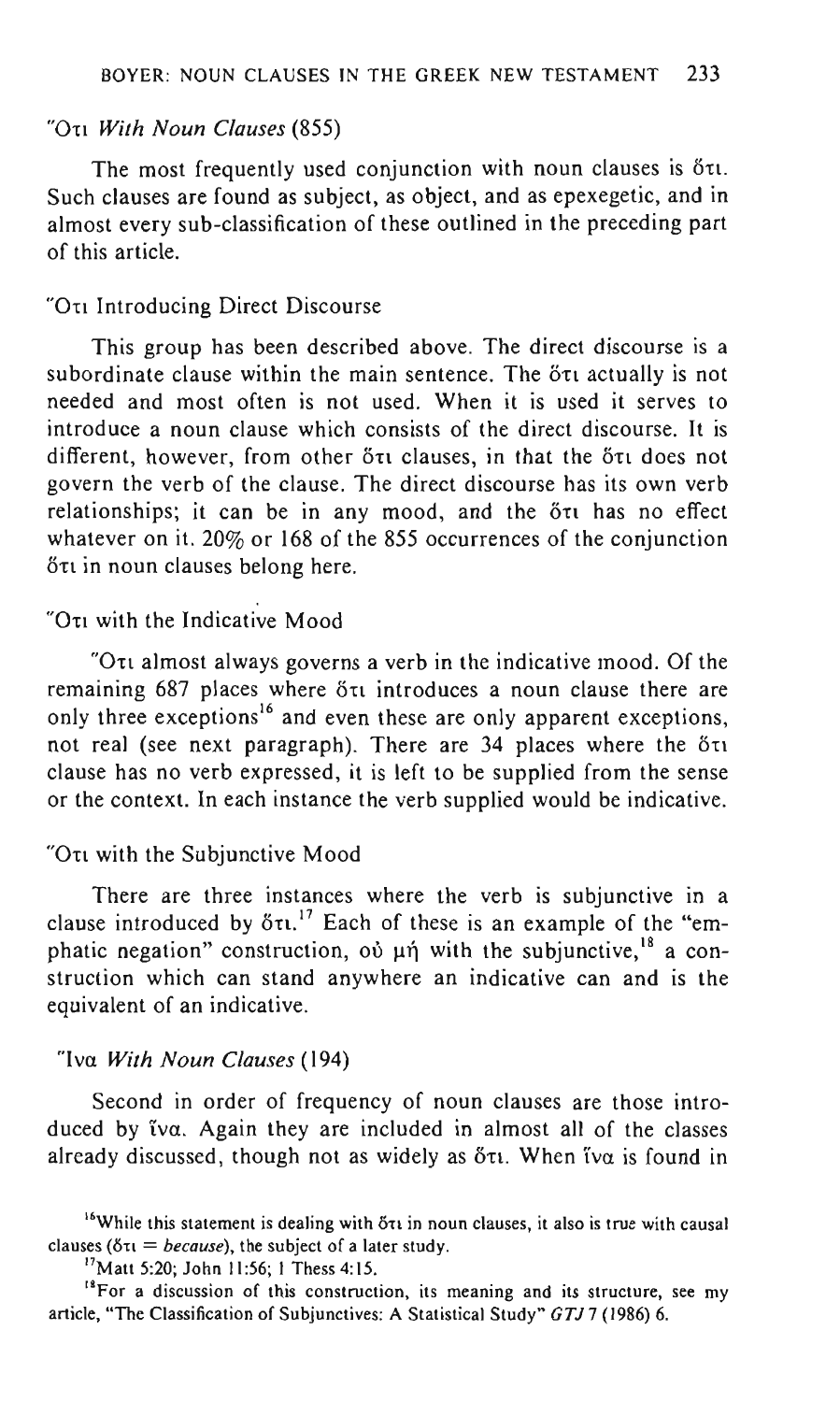a noun clause it of course is not to be translated "in order that" (its most familiar translation as a final clause), but rather, simply "that", or frequently by an infinitive.

# "Iva with the Subjunctive Mood

The normal mood in a  $\tilde{i}$  va clause is subjunctive and the noun clauses with iva follow that rule, 187 times out of 194 or 96%.

# "Iva with the Future Indicative

The ambivalence between future indicative and aorist subjunctive has been examined in considerable detail elsewhere.<sup>19</sup> All examples of  $\alpha$  with the indicative in noun clauses are futures, and interestingly all are in the book of Revelation, a book with displays a great variety of unusual grammatical features. If, as we have attempted to demonstrate in the earlier study, there is no distinction in meaning between the two constructions, then these seven future indicatives with  $\tilde{v}$  are simply variant forms of the subjunctive.

# *Tinc With Noun Clauses (37)*

# $\Pi$ <sub>0</sub> with the Indicative Mood

 $\Pi$  $\tilde{\omega}$ c in noun clauses is almost limited to indirect discourse after verbs of knowing, thinking, saying, etc. Since  $\pi\tilde{\omega}$  is an interrogative the original which is being stated indirectly is always a question, asking "How?" It normally uses the indicative mood, and 26 of the 37 NT examples are indicative.

# $\Pi$ <sub> $\tilde{\omega}$ </sub>c with the Subjunctive Mood

In  $11$  instances  $\pi\tilde{\omega}\zeta$  is followed by a subjunctive verb. The reason is quickly obvious; in every case the question being indirectly quoted was originally a deliberative question, already a subjunctive.

# **Mή and Mήποτε With Noun Clauses (34)**

In final clauses  $\mu$ n often represents tva  $\mu$ n, the negative of tva, but in noun clauses there is no tva  $\mu$ n. The conjunctions  $\mu$ n and  $\mu$ ήποτε are most commonly (31 out of 34) found introducing the object of a verb expressing fear, warning, or apprehension, in the sense "lest, that not," with the indefinite  $\pi$ ort adding a sense of uncertainty, "lest perhaps." One of the other three (2 Cor 8:20) also secondarily belongs to the same category, although structurally it is

<sup>&</sup>quot;See my article, "Subjunctives" *GTJ7* (1986) 16-19.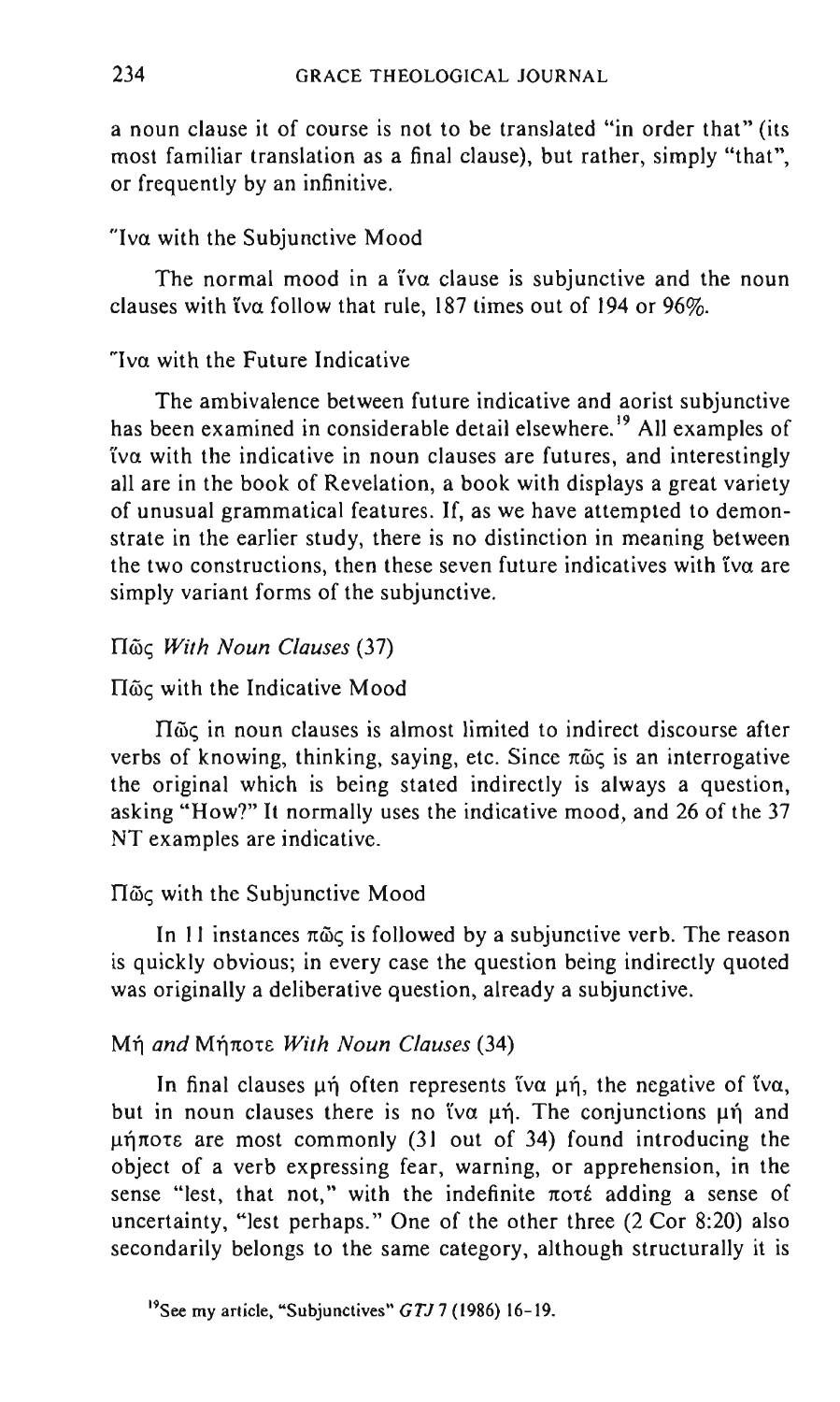listed as epexegetic of a pronoun that stands as the object of such a verb.

The other two (Luke 3:15; 2 Tim 2:25) are objects in indirect discourse where the direct would be a question.

# Mή, μήποτε with the subjunctive mood

The normal mood expected would be subjunctive as indicated by the potential quality of the construction; the count is 25, plus 3 where the verb is unexpressed and presumably would have been subjunctive.

# $Mn$ ,  $\mu n\pi$ ote with the indicative mood

Three of the five indicatives are future and should be considered as equal to a subjunctive. Two are seemingly irregular or unusual and we look for some reason. Perhaps they are representing something actual rather than potential. Luke 11:35,  $\sigma$ κόπει οὖν μὴ τὸ φῶς τὸ ἐν aOI aKo,o~ *ta,iv.* "Then watch out that the light in you may not be darkness." may by the indicative be implying that, in the case under consideration (namely, that the eye is bad), the light in them is actually darkness. In Gal 4:11, φοβοῦμαι ὑμᾶς μή πως εἰκῆ κεκοπί- $\alpha$ Ka είς ύμας, "I fear for you, that perhaps I have labored over you in vain," certainly the apprehension has to do, not with what might happen, but what already has happened.

## $M$  $\eta$  $\pi$  $\sigma$  $\epsilon$  with the optative mood

Luke 3:15 is the only example: και διαλογιζομένων πάντων έν ταΐς καρδίαις αύτων περί του 'Ιωάννου, μήποτε αύτος είη ο γριστός, "and all were wondering in their hearts about John, as to whether he might be the Christ." Again, the verb would already have been optative in the direct question and normally retains its mood when quoted indirectly.

## Ei *With Noun Clauses (33)*

# Ei with the Indicative Mood

Like  $\pi\tilde{\omega}\zeta$ ,  $\epsilon\tilde{\iota}$  is an interrogative word. When it introduces a noun clause that clause is always an original question now being quoted. In at least two instances<sup>20</sup> there is doubt whether they should be considered as direct or indirect quotations; NASB translates them as direct quotes, with quotation marks. If they are direct then the conjunction  $\varepsilon$ l is functioning like the oti *recitatuvum*. If they are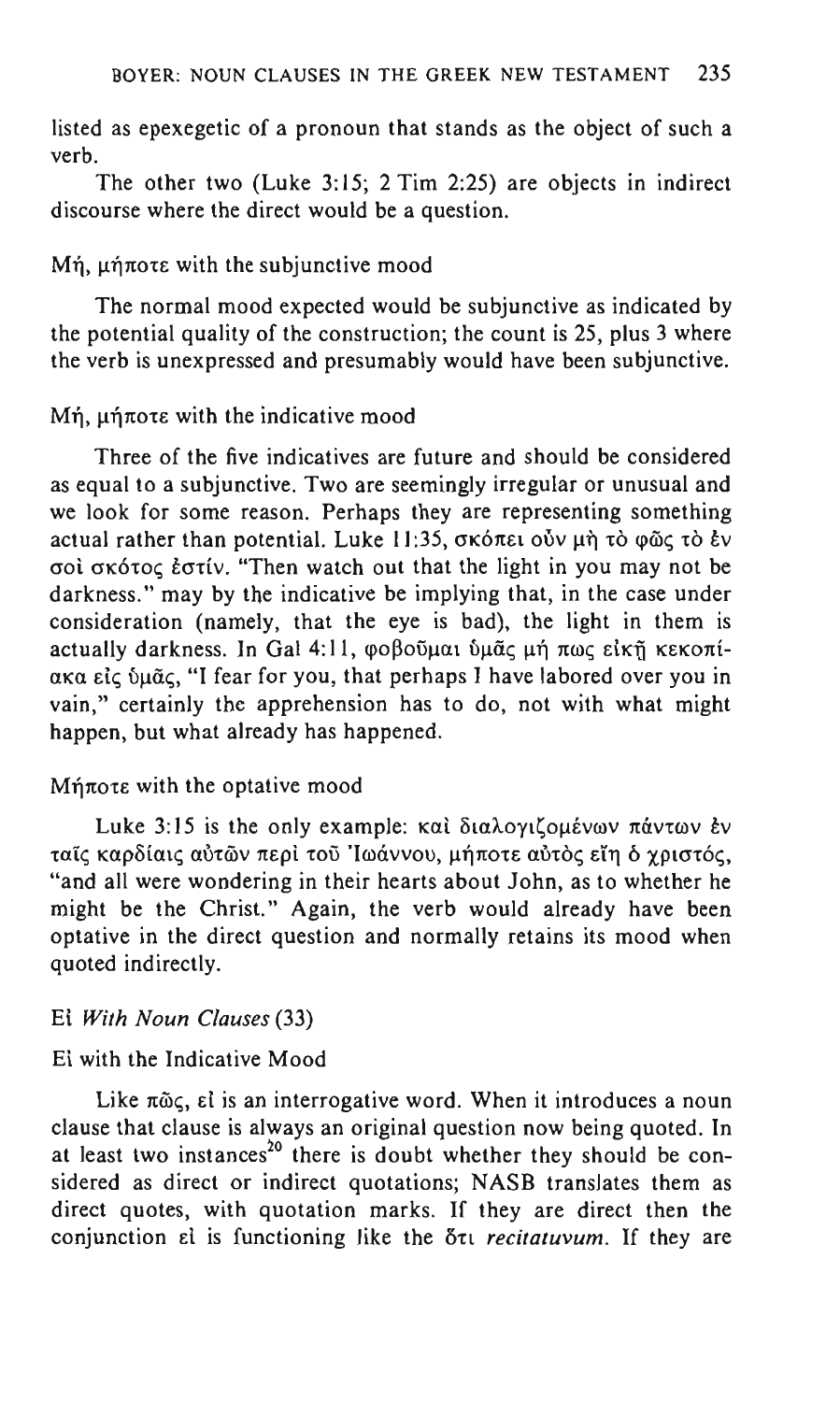indirect the si becomes "whether," or even "if" since English permits the word "if" to be used sometimes in that sense.

Almost always the mood in the noun clause is indicative, 30 times.

# Ei with the Subjunctive Mood

One example shows a subjunctive verb, Phil 3:12: διώκω δε εί και καταλάβω... "if I may even lay hold ..." (NASB margin). This admittedly is a difficult sentence to translate, but it seems clear that the question being indirectly quoted was originally a deliberative question (note the first person), thus the subjunctive simply carries through to the quote.

## Ei with the Optative Mood

Two passages have optative verbs after et in indirect questions, Acts 17:11 and  $25:20$ <sup>21</sup> The potential quality is clear in both passages and the optative should be considered as belonging to the original question, not to the conjunction  $\epsilon i$ .

## [lou *With Noun Clauses (18)*

## Hou with the Indicative Mood

 $\Pi$ <sup>o</sup> is another interrogative word pointing to an original question being indirectly quoted. When it represents a simple question the mood is indicative, 13 times.

## $\Pi$ ou with the Subjunctive Mood

The three examples all involve the verb  $\zeta_{\chi\omega}$  in a very compressed statement; Matt 8:20 (cf. also Luke 9:58; 12:17)  $\delta$   $\delta \dot{\epsilon}$  vide  $\tau$ ou av $\theta$ pώπου ούκ έχει ποῦ τὴν κεφαλὴν κλίνη. "The Son of Man has nowhere to lay His head." The original question was "Where shall I lay my head?"-a deliberative question expressed in Greek by the subjunctive mood and thus is retained in the indirect discourse. "Exw here may be expanded in sense to "have [the answer to the question]: "Where shall I sleep?"

#### <sup>'</sup>Ως With Noun Clauses (16)

These occur with verbs of mental perception, expressing the object by using "how" instead of "that". Example: Luke 24:35 Kai aύτοι εξηγοῦντο... ως εγνώσθη αὐτοῖς εν τῆ κλάσει τοῦ ἄρτου.

**<sup>21</sup>For a rather full treatment of the optative mood and its use in indirect questions,**  see my article, "The Classification of Optatives: A Statistical Study" *GTJ9* (1988) 134.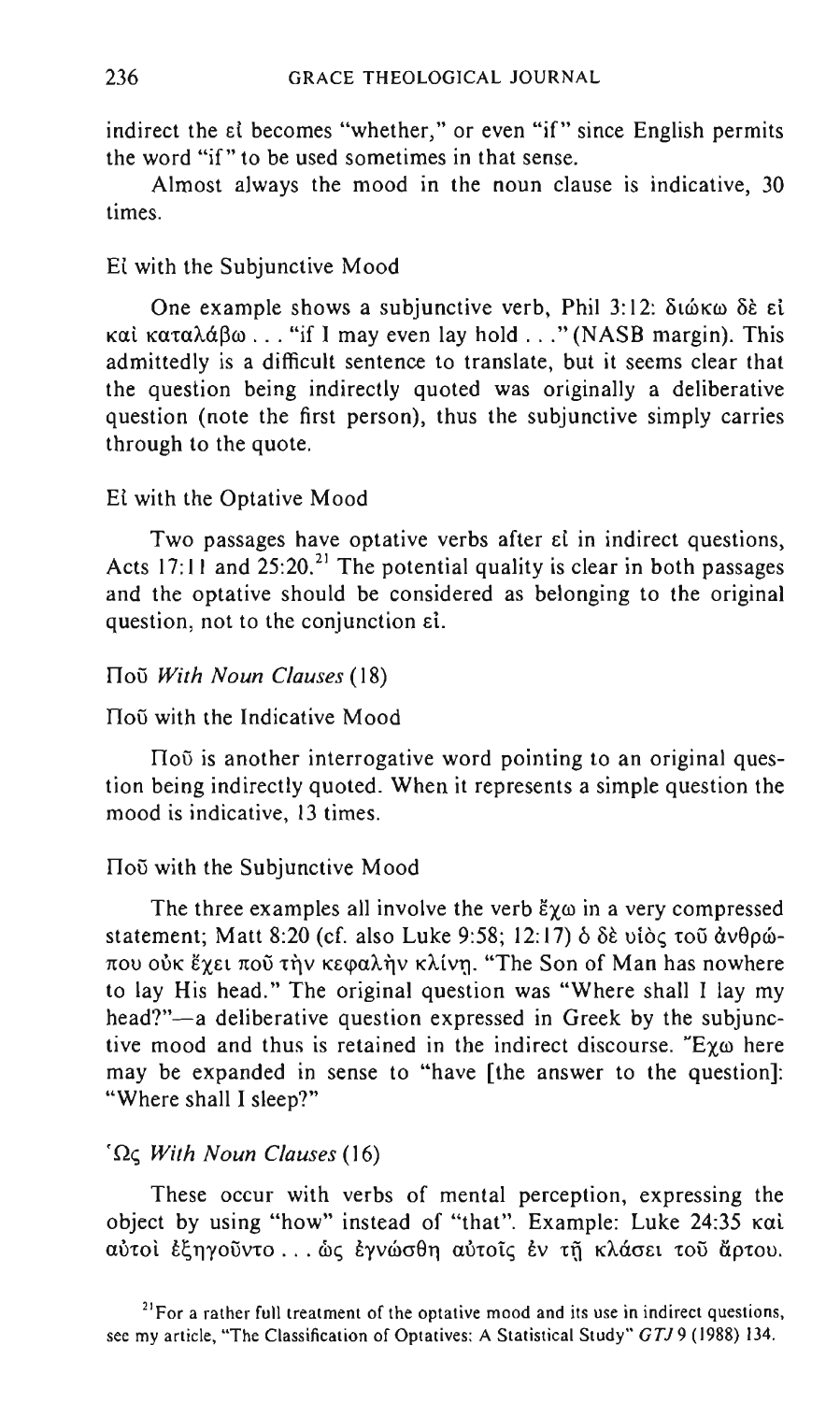"And they began to relate ... how He was recognized by them in the breaking of bread." The "how" is not interrogative (as if answering a question "in what manner?") but descriptive. All are indirect discourse, although five of them are listed as epexegetic since they stand in apposition to another word which is the grammatical object.

All of the 16 examples use the indicative mood.

# ·O!l(Jl(; *With Noun Clauses (15)*

" $O$  $\pi\omega\varsigma$  like iva is more often final, but like iva it can serve with a noun clause. <sup>22</sup>**In** the NT it usually is used with verbs of asking and deciding, never with verbs of commanding.

# " $O \pi \omega c$  with the Subjunctive Mood

**In** every instance except one the mood is subjunctive, as is normal with this conjunction and often is appropriate with verbs of asking.

# " $O \pi \omega \varsigma$  with the Indicative Mood

**In** one example the mood is indicative, where unquestionably the content of the clause is actual, historical, and in no sense potential; Luke 24:20. The clause introduced by  $\delta\pi\omega\zeta$  is in answer to the question  $\pi$ oia; (v. 19), which itself is governed by ouk  $\epsilon$ yv $\omega \zeta$  (v. 18).

## n6Sev *With Noun Clauses (12)*

 $\Pi$ όθεν is an interrogative and in each instance it is an indirect quote of a question. The mood is indicative.

# $\Pi$ ότε *With Noun Clauses* (4)

The interrogative πότε occurs only four times in noun clauses; each is an indirect question, in indirect discourse. Three have an indicative verb. The other, Luke 12:36 is an indirect question, but the clause does not appear to be object; rather it seems to depend on some implied verb. The mood is subjunctive; Robertson calls it an indirect deliberative question.<sup>23</sup>

## Kαθώς *With Noun Clause* (2)

Only two are found (Acts 15:14 and 3 John 3), objects in indirect discourse with the sense of "how", cf.  $\dot{\omega}$  and " $\sigma\pi\omega\zeta$ . The mood is indicative.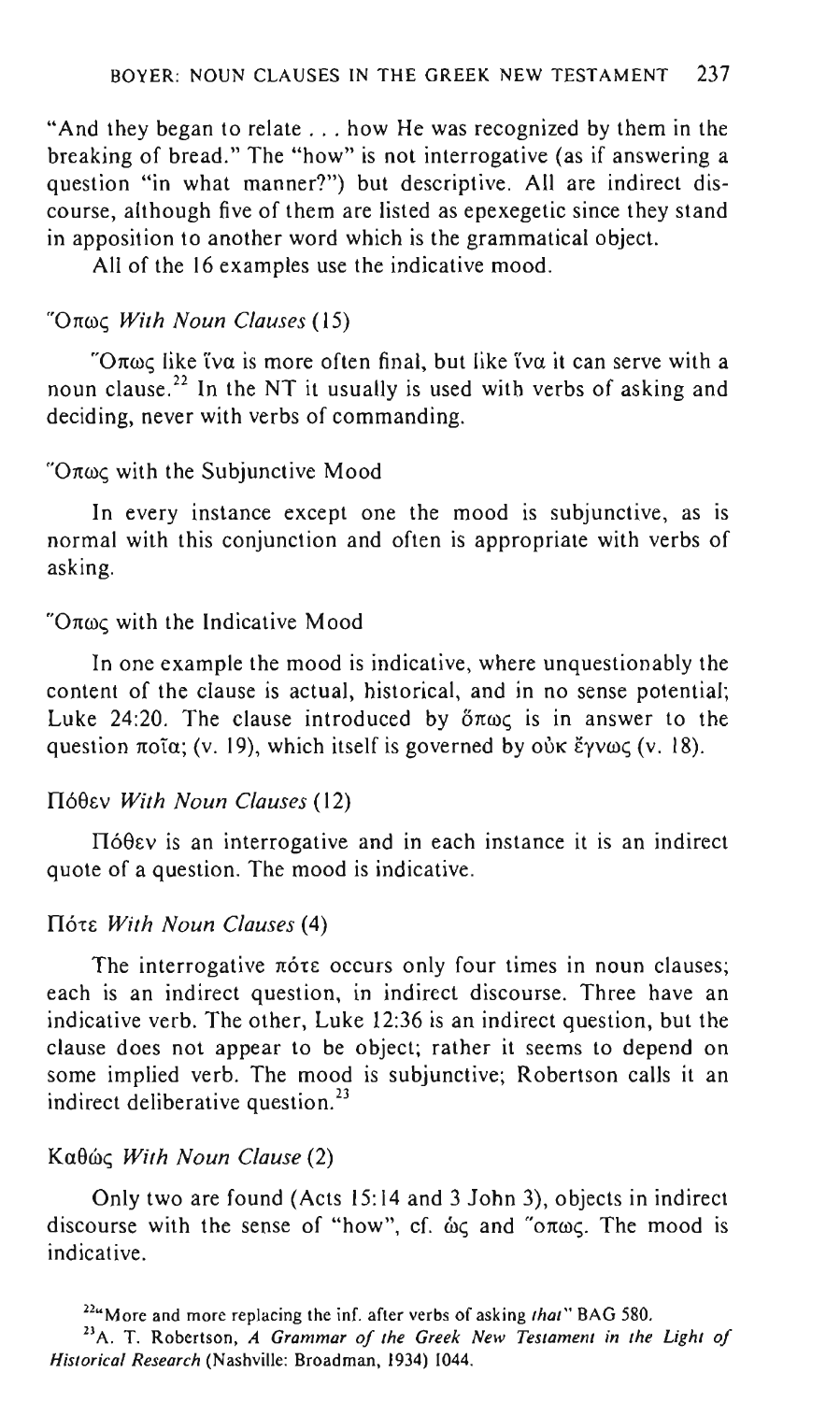#### OTHER NOMINAL STRUCTURES

It may be helpful to conclude this consideration of subordinate conjunctive noun clauses by a brief review of other structures which are used in place of nouns. The nominal relative clauses, already mentioned, have been treated at length in the preceding article in this series.<sup>24</sup>

Another group of noun clauses not included within the scope of this paper needs to be brought to attention here; those introduced by interrogative pronouns,  $\tau$  and  $\pi$ ógoc. Most are direct questions and main clauses, but about 116 out of a total of 540 are quoted indirectly and are thus subordinate noun clauses, though not introduced by a subordinating conjunction.

One of the commonest substitutes for a noun is a substantival participle, usually with the article, occasionally without it. Technically this is not a "clause" since it contains no finite verb. But it has a verbal sense in the participle, it identifies the "doer" of the action involved in that verbal sense, it can take direct or indirect objects like any other verb form, as well as adverbial modifiers. In English almost the only way it can be translated in most cases is by a noun or a nominal relative clause. These have been dealt with in a previous article in this series<sup>25</sup>

Another similar structure which functions as a noun is the infinitive "clause". Again, it is not technically a clause but it relates to it much as the participle does; with "subject", verbal action, objects, and modifiers. It serves as subject of a sentence, as object, as complement. It sometimes takes the place of clauses, as in indirect discourse. In fact, almost every type of noun function seen in noun clauses has its parallel and pattern in infinitive structures. These too have been studied in depth in a previous article in this series.<sup>26</sup>

Much less frequent but characteristically Greek is the structure which places the article  $\tau$ ó before a clause, with the effect that the clause becomes a noun. This "substantivizing" use of the article is more familiar when it is used with adjectives and participles, also with adverbs (e.g.,  $\alpha \pi \delta \tau \delta \tilde{\nu}$ ), with prepositional phrases (e.g.,  $\tau \alpha \pi \epsilon \delta \tilde{\nu}$ ήμῶν), with genitive phrases (e.g., ot τοῦ Χριστοῦ), even with verbs  $(e.g., t\delta \, dv \epsilon \beta n; Eph 4.7).$ 

The same construction occurs occasionally with whole clauses. Among the clauses included in the present study four of those intro-

**<sup>24</sup>Please see footnote #1.** 

<sup>&</sup>lt;sup>25</sup> See my article, "The Classification of Participles: A Statistical Study" *GTJ* 5 (1984) 165-67.

<sup>&</sup>lt;sup>26</sup>See my article, "The Classification of Infinitives: A Statistical Study" *GTJ* 6 (1985) 4-10.